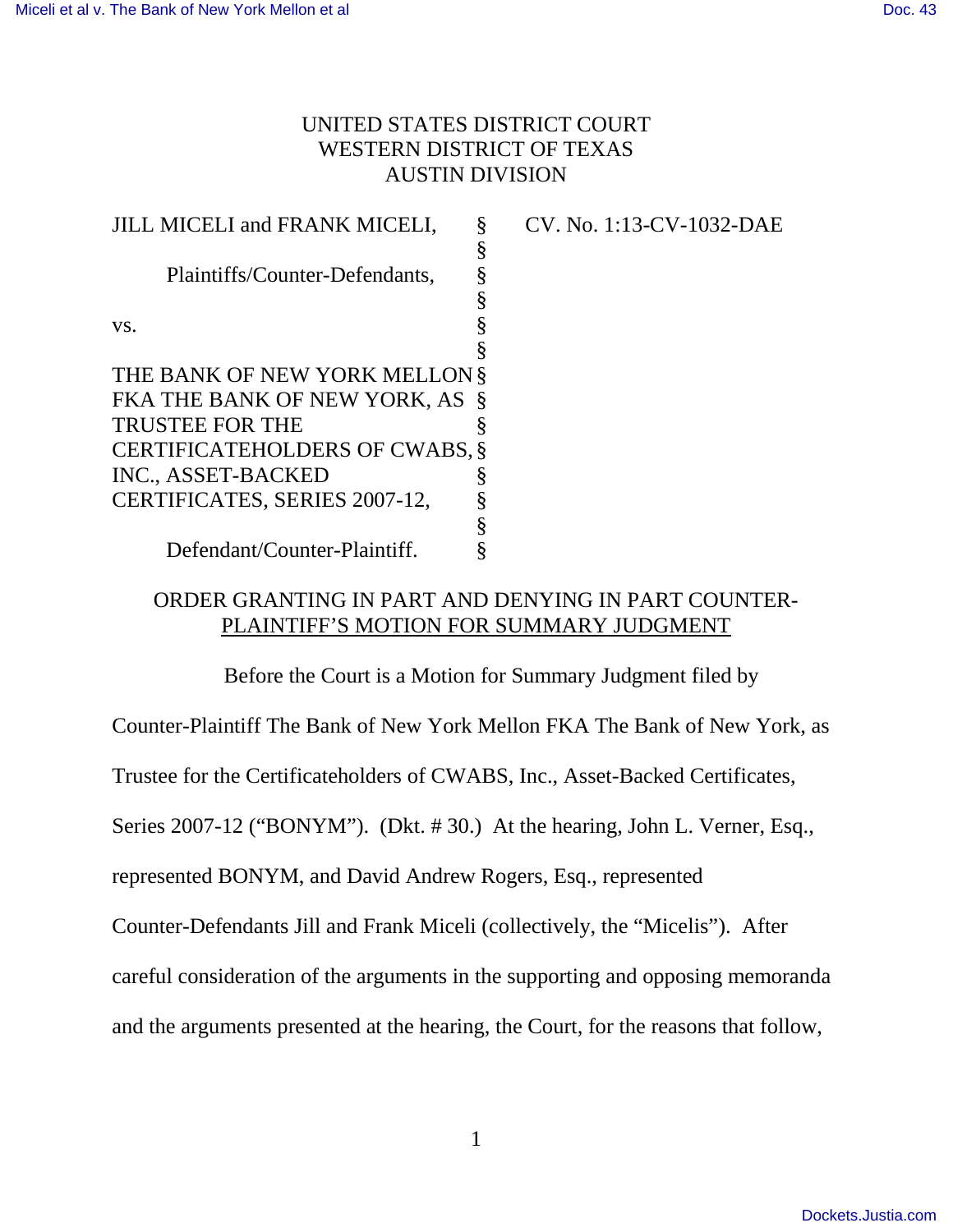**GRANTS IN PART AND DENIES IN PART** BONYM's Motion for Summary Judgment.

### BACKGROUND

 On March 23, 2007, the Micelis executed a promissory Home Equity Loan Note (the "Note") payable to Decision One Mortgage Company, LLC ("Decision One") and a Security Instrument (the "Deed of Trust") granting Decision One a security interest in the property located at 1721 Lakeway Boulevard, Austin, Texas 78734 (the "Property"). ("Bauer Decl.," Dkt. # 30-1, Ex. A ¶ 4; "Note," Dkt. # 30-1, Ex. A-1; "Deed of Trust," Dkt. # 30-1, Ex. A-2.) The Deed of Trust names Mortgage Electronic Registration Systems, Inc. ("MERS") as the mortgagee and beneficiary, and expressly gives MERS the right to exercise the interests granted by the Micelis in the Deed of Trust, including the right to foreclose on and sell the Property. (Deed of Trust at 1–3.) MERS, as nominee for Decision One, subsequently assigned and transferred the Note to BONYM. (Bauer Decl.  $\P$  5.)

 The Micelis began to miss payments in October 2007. (Dkt. # 13-1, Ex. A  $\P$  6; Dkt. # 1-1  $\P$  8.) On June 16, 2008, the Micelis executed a Loan Modification Agreement as an amendment and supplement to their original loan agreement. (Bauer Decl. ¶ 5; Dkt. # 30-1, Ex. A-4.) Following the execution of the Loan Modification Agreement, the Micelis resumed making payments through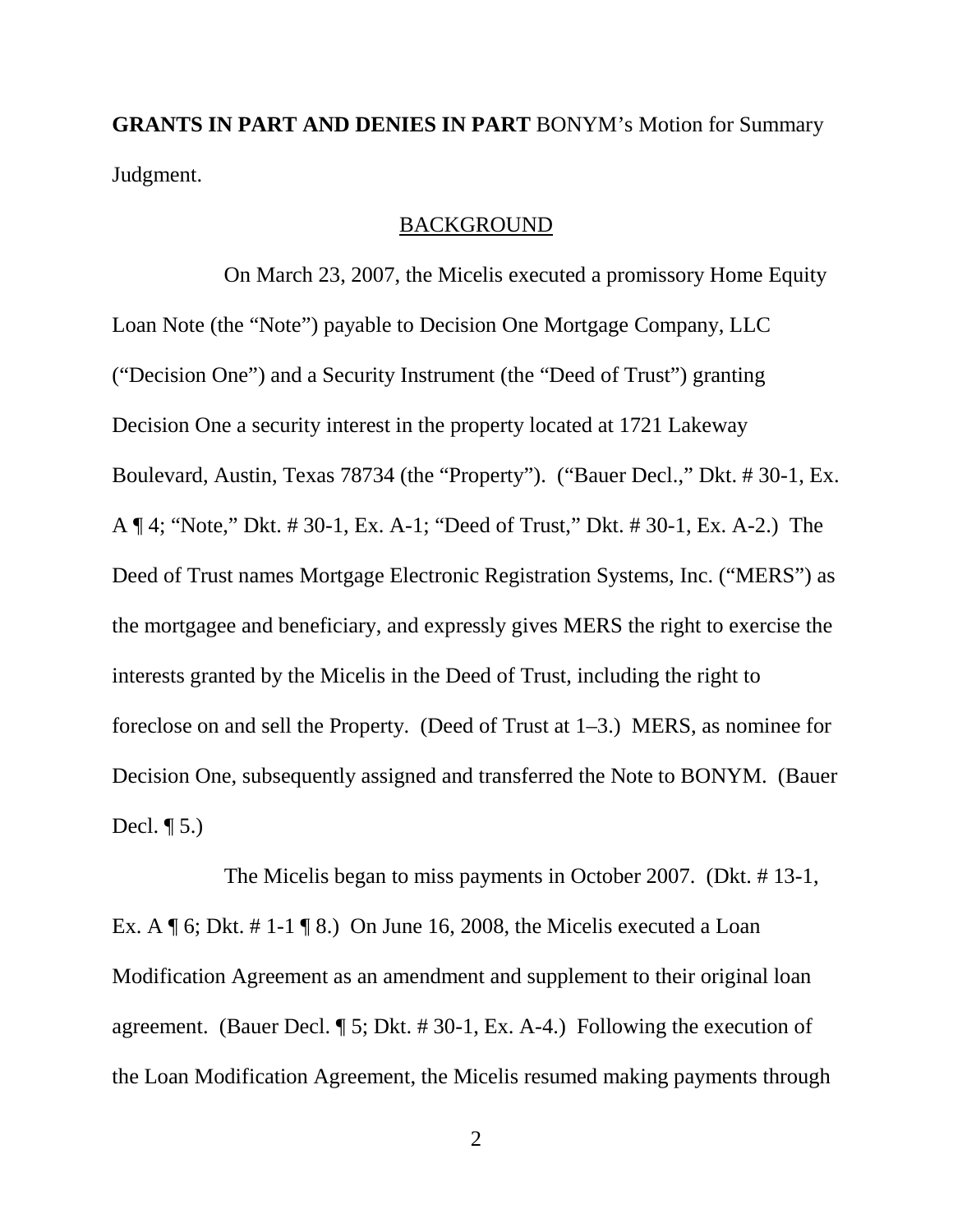March 2010. (Dkt. # 30-1, Ex. A-5.) The Micelis have not made any payments on the loan since April 2010. (Bauer Decl. ¶ 6.)

 On May 17, 2010, BONYM, through it servicing agent BAC Home Loans Servicing, LP ("BAC Home Loans"), sent a Notice of Default by both regular and certified mail to the Micelis at their last known address. (Bauer Decl. ¶ 7; Dkt. # 30-1, Ex. A-6.) In the Notice of Default, BAC Home Loans stated that the loan was in default and that the Micelis needed to tender \$5,725.16 within thirty days to become current on the loan. (Dkt. # 30-1, Ex. A-6.) The Notice further stated that failure to timely bring the loan current would result in acceleration of the debt. (Id.)

 On February 28, 2012, MERS assigned the Deed of Trust to BONYM. (Bauer Decl. ¶ 5; Dkt. # 30-1, A-3.) On June 27, 2012, BONYM obtained an order from the 98th Judicial District Court of Travis County, Texas, allowing it to foreclose on the Property pursuant to Texas Rule of Civil Procedure 736. (Dkt. # 30-1, Ex. A-8.) On July 5, 2012, BONYM sent a Notice of Acceleration to the Micelis' last known address by both regular and certified mail stating that the loan had been accelerated. (Dkt. # 30-1, Ex. A-7.) As of February 28, 2015, the total amount owed on the loan is \$462,992.86. (Bauer Decl. ¶ 9; Dkt. # 30-1, Ex. A-9.)

 On October 28, 2013, the Micelis filed their Original Petition in the 419th Judicial District Court of Travis County, Texas. (Dkt. # 1 ¶ 1.) On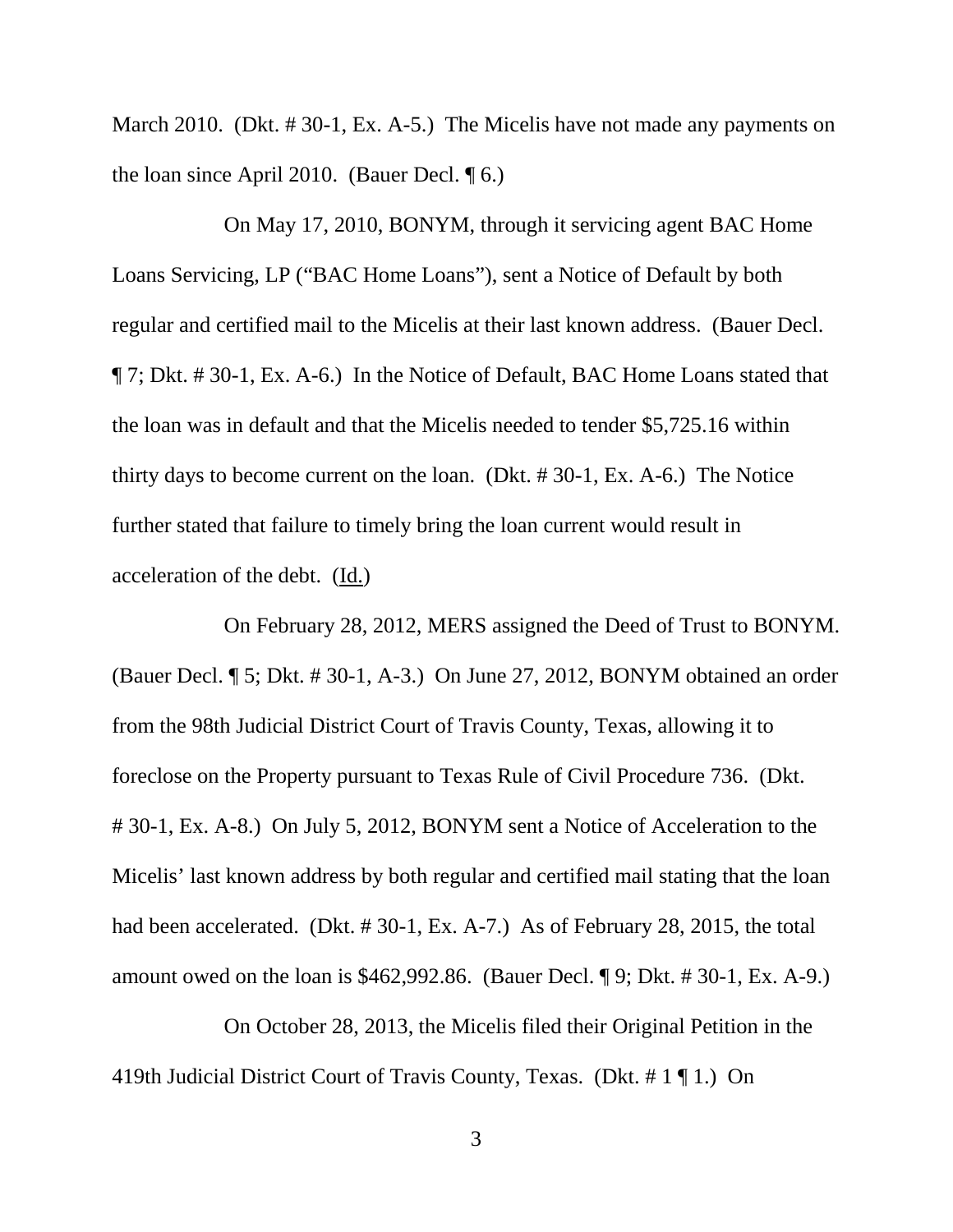November 27, 2013, BONYM filed a Notice of Removal in this Court, invoking the Court's diversity jurisdiction. (Id.) On December 4, 2013, BONYM filed a counterclaim seeking an order allowing it to foreclose on the Property. (Dkt. # 4.) On January 21, 2015, the Court adopted the Magistrate Judge's Report and Recommendation and granted BONYM's First Motion for Summary Judgment, thereby dismissing the Micelis' affirmative claims against BONYM. (Dkt. # 26.) On March 9, 2015, BONYM filed a Motion for Summary Judgment on its counterclaim for foreclosure, which is the only claim left before the Court. (Dkt. # 30.)

### LEGAL STANDARD

 Summary judgment is proper where the evidence demonstrates "that there is no genuine dispute as to any material fact and the movant is entitled to judgment as a matter of law." Fed. R. Civ. P. 56(a). A dispute is only genuine "if the evidence is such that a reasonable jury could return a verdict for the nonmoving party." Anderson v. Liberty Lobby, Inc., 477 U.S. 242, 248 (1986).

 The moving party bears the initial burden of demonstrating the absence of any genuine issue of material fact. Celotex Corp. v. Catrett, 477 U.S. 317, 323 (1986). If the moving party meets this burden, the nonmoving party must come forward with specific facts that establish the existence of a genuine issue for trial. Distribudora Mari Jose, S.A. de C.V. v. Transmaritime, Inc., 738 F.3d 703,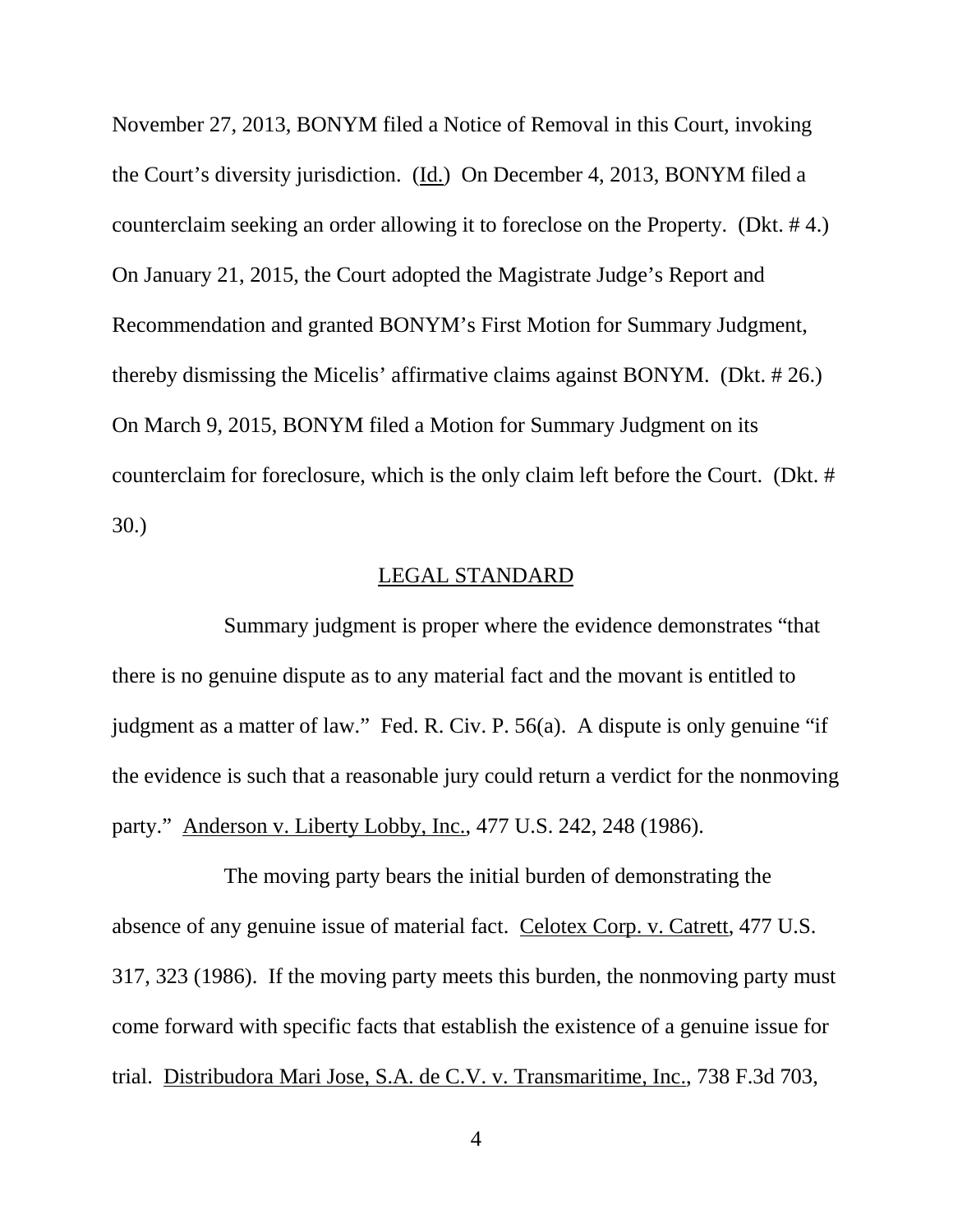706 (5th Cir. 2013) (quoting Allen v. Rapides Parish Sch. Bd., 204 F.3d 619, 621 (5th Cir. 2000)). "Where the record taken as a whole could not lead a rational trier of fact to find for the non-moving party, there is no genuine issue for trial." Hillman v. Loga, 697 F.3d 299, 302 (5th Cir. 2012) (quoting Matsushita Elec. Indus. Co. v. Zenith Radio Corp., 475 U.S. 574, 587 (1986)).

 In deciding whether a fact issue has been created, "the court must draw all reasonable inferences in favor of the nonmoving party, and it may not make credibility determinations or weigh the evidence." Kevin M. Ehringer Enters. v. McData Serv. Corp., 646 F.3d 321, 326 (5th Cir. 2011) (quoting Reeves v. Sanderson Plumbing Prods., 530 U.S. 133, 150 (2000)). However, "[u]nsubstantiated assertions, improbable inferences, and unsupported speculation are not sufficient to defeat a motion for summary judgment." United States v. Renda Marine, Inc., 667 F.3d 651, 655 (5th Cir. 2012) (quoting Brown v. City of Hous., 337 F.2d 539, 541 (5th Cir. 2003)).

 Because this case comes before the Court on the basis of diversity jurisdiction, the Court applies Texas substantive law to the following analysis. 28 U.S.C. § 1332; Westerman v. Sears, Roebuck & Co., 577 F.2d 873, 879 (5th Cir. 1978) (citing Erie R.R. Co. v. Tompkins, 304 U.S. 64 (1938)).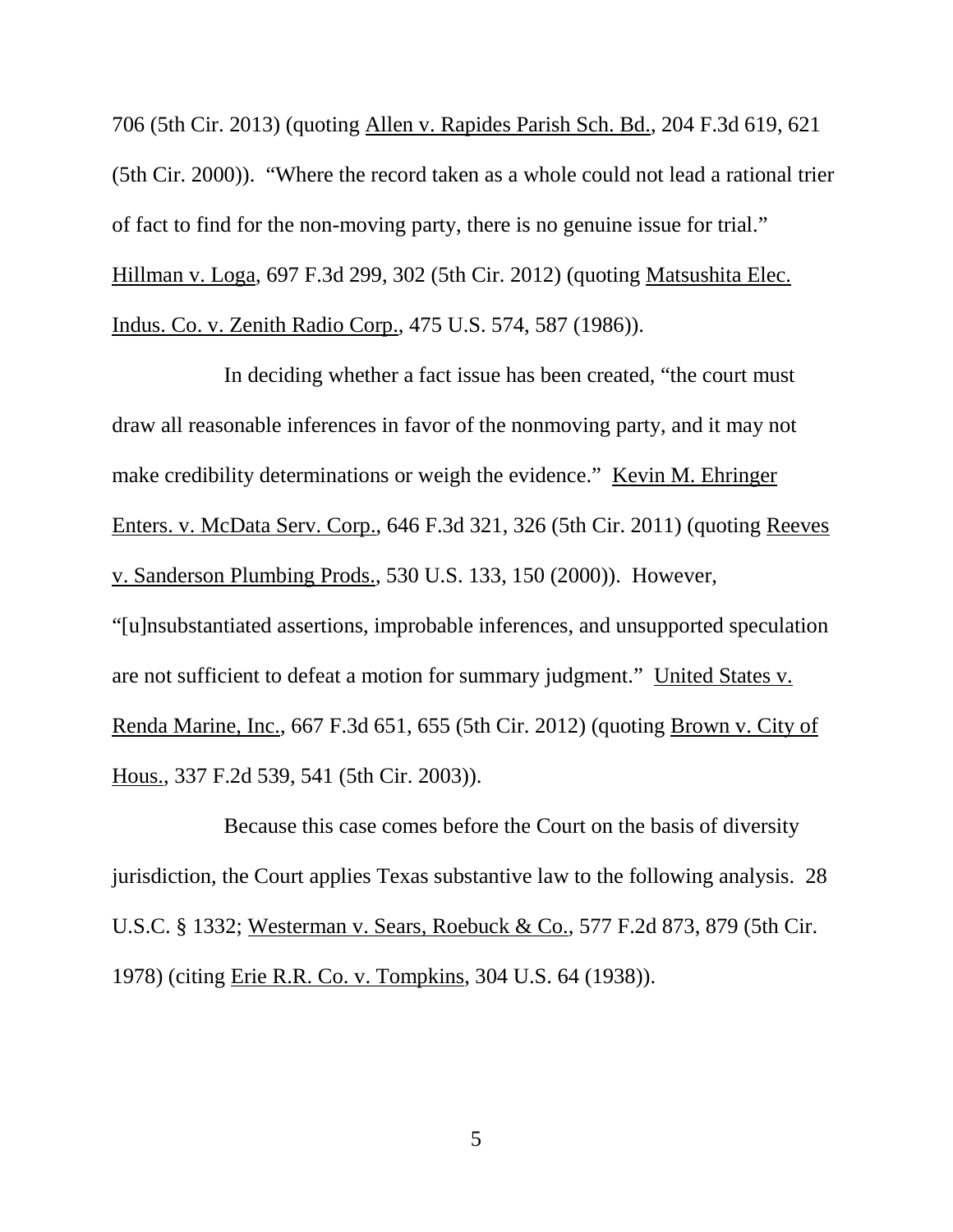#### DISCUSSION

## I. Counter-Plaintiff's Claim for Non-Judicial Foreclosure

 To foreclose under a Deed of Trust with a power of sale, Texas law requires the lender or its assignee to demonstrate that: (1) a debt exists; (2) the debt is secured by a lien created under Article 16, Section  $50(a)(6)$  of the Texas Constitution; (3) the borrower is in default under the Note and Deed of Trust; and (4) the lender has properly served the borrower with notice of default, and if applicable, notice of acceleration. See Tex. Prop. Code § 51.002(d); see also Huston v. U.S. Bank Nat'l Ass'n, 988 F. Supp. 2d 732, 740 (S.D. Tex. 2013), aff'd, 583 F. App'x. 306 (5th Cir. 2014) (unpublished decision).

 BONYM asserts that it is entitled to summary judgment on its claim for foreclosure under the Deed of Trust because the Micelis defaulted on the loan to which BONYM is a mortgagee, and because it has met the requirements of Texas Property Code § 51.002. (Dkt.  $\# 30 \P 8$ .) It is undisputed that the Micelis executed the Note in the principal amount of \$308,000 on March 23, 2007, that the Note was secured by a Deed of Trust created under Article 16, Section 50(a)(6) of the Texas Constitution with a power of sale, and that the Micelis are currently in default. (See Note at 1; Deed of Trust at 12; Bauer Decl. ¶¶ 6, 9.)

 Additionally, BONYM has established that it properly served the Micelis with both a Notice of Default and a Notice of Acceleration. The Texas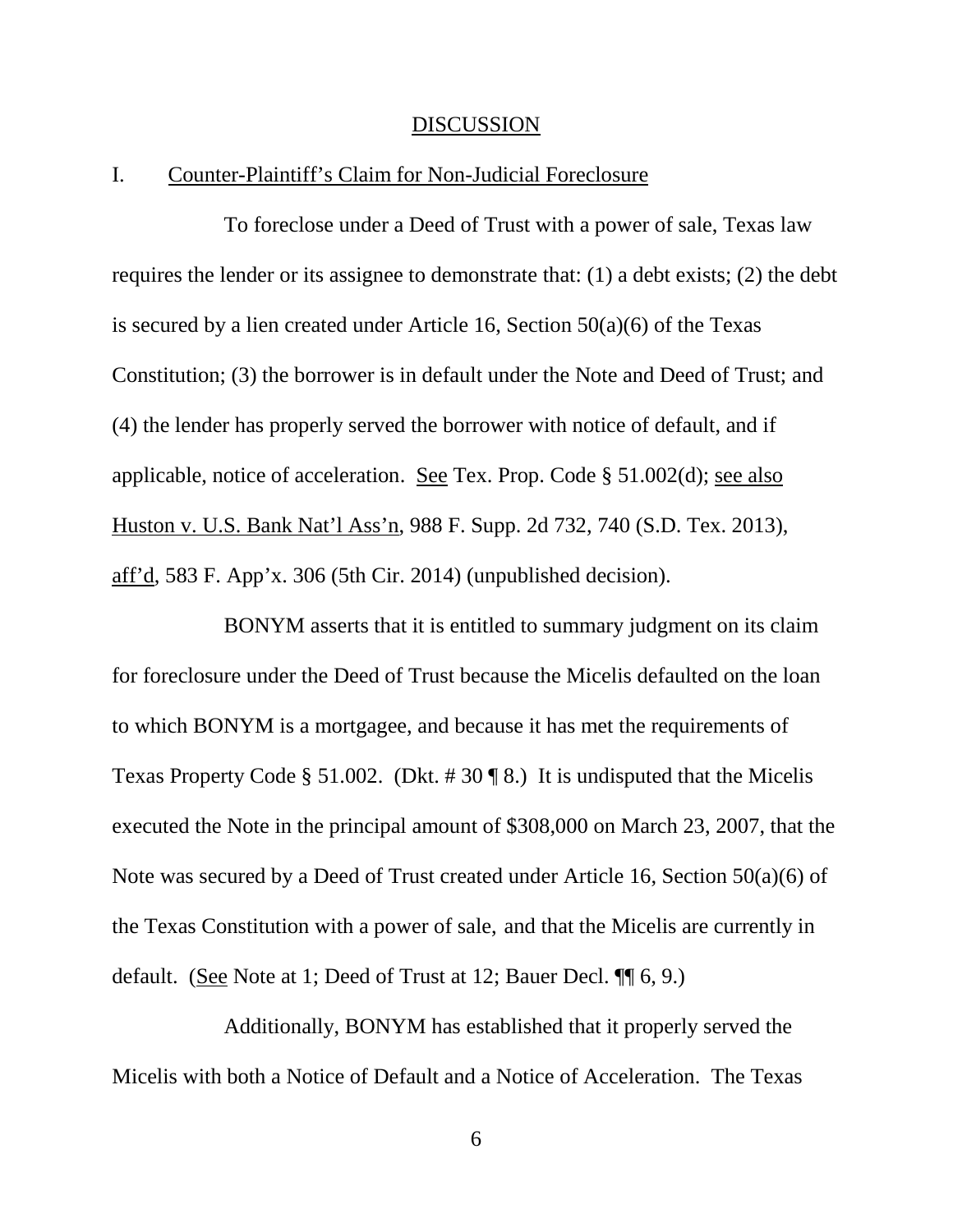Property Code requires the mortgage servicer to serve a debtor in default with written notice by certified mail stating that the Note is in default and providing at least twenty days to cure before any notice of sale can be given. Tex. Prop. Code § 51.002(d). Service of a notice by certified mail is complete when the notice is deposited in the United States mail, postage prepaid and addressed to the debtor at the debtor's last known address. Id. § 51.002(e). The Deed of Trust here further requires that the notice of default specify the default, the action required to cure the default, a date at least thirty days from the date of notice by which the default must be cured, and that failure to cure will result in acceleration of the debt. (Deed of Trust at 12.)

 The Notice of Default satisfied the requirements of both the Deed of Trust and Texas law. BAC Home Loans, as servicer for BONYM, sent the Notice of Default by both regular and certified mail to the Micelis at their last known address. (Dkt. # 30-1, Ex A-6.) In the Notice of Default, BAC Home Loans stated that the loan was in default and that the Micelis needed to tender \$5,725.16 within thirty days to become current on the loan. Id. The Notice further stated that failure to timely bring the loan current would result in an acceleration of the debt, which would become due and payable in full, and that foreclosure proceedings would be initiated at that time. Id.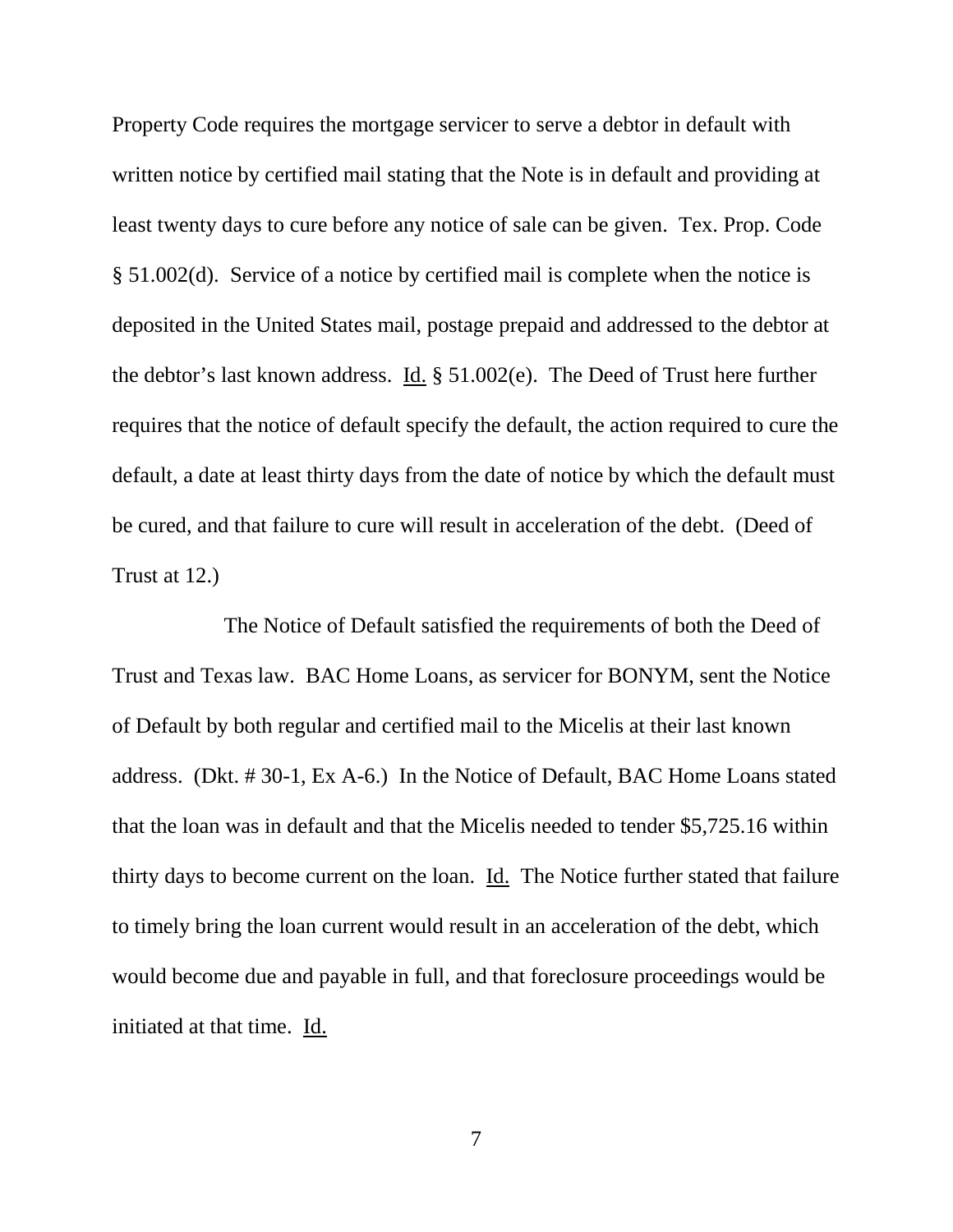BONYM's Notice of Acceleration also complied with Texas law.

Effective acceleration requires notice of intent to accelerate and notice of acceleration, which must both be "clear and unequivocal." Holy Cross Church of God in Christ v. Wolf, 44 S.W.3d 562, 566 (Tex. 2001). As discussed above, the Notice of Default included clear notice of intent to accelerate and provided thirty days to cure the default. BONYM sent its Notice of Acceleration to the Micelis at their last known address on July 5, 2012, well after the thirty day minimum set out in the Notice and required by the Deed of Trust, by both regular and certified mail. (See Bauer Decl. ¶ 8; Dkt. # 30-1, Ex. A-7.) The Notice of Acceleration clearly stated that the maturity date of the Note was accelerated effective as of the date of notice, and that debt was due in its entirety. (Dkt. # 30-1, Ex. A-7.) The Micelis have offered no evidence of any defect in either the Notice of Default or Notice of Acceleration. There is therefore no dispute of material fact, and the Court finds that BONYM's notices complied with Texas law and the Deed of Trust.

 The Micelis's Response to BONYM's Motion for Summary Judgment largely recycles the arguments addressed and rejected by the Court in its Order Accepting the Magistrate Judge's Report and Recommendation. (See Dkt. # 26.) The Court will not address these arguments again here. The Micelis do, however, raise one new argument: that foreclosure by BONYM is barred by the statute of limitations. The Micelis argue that the limitations period began to run after they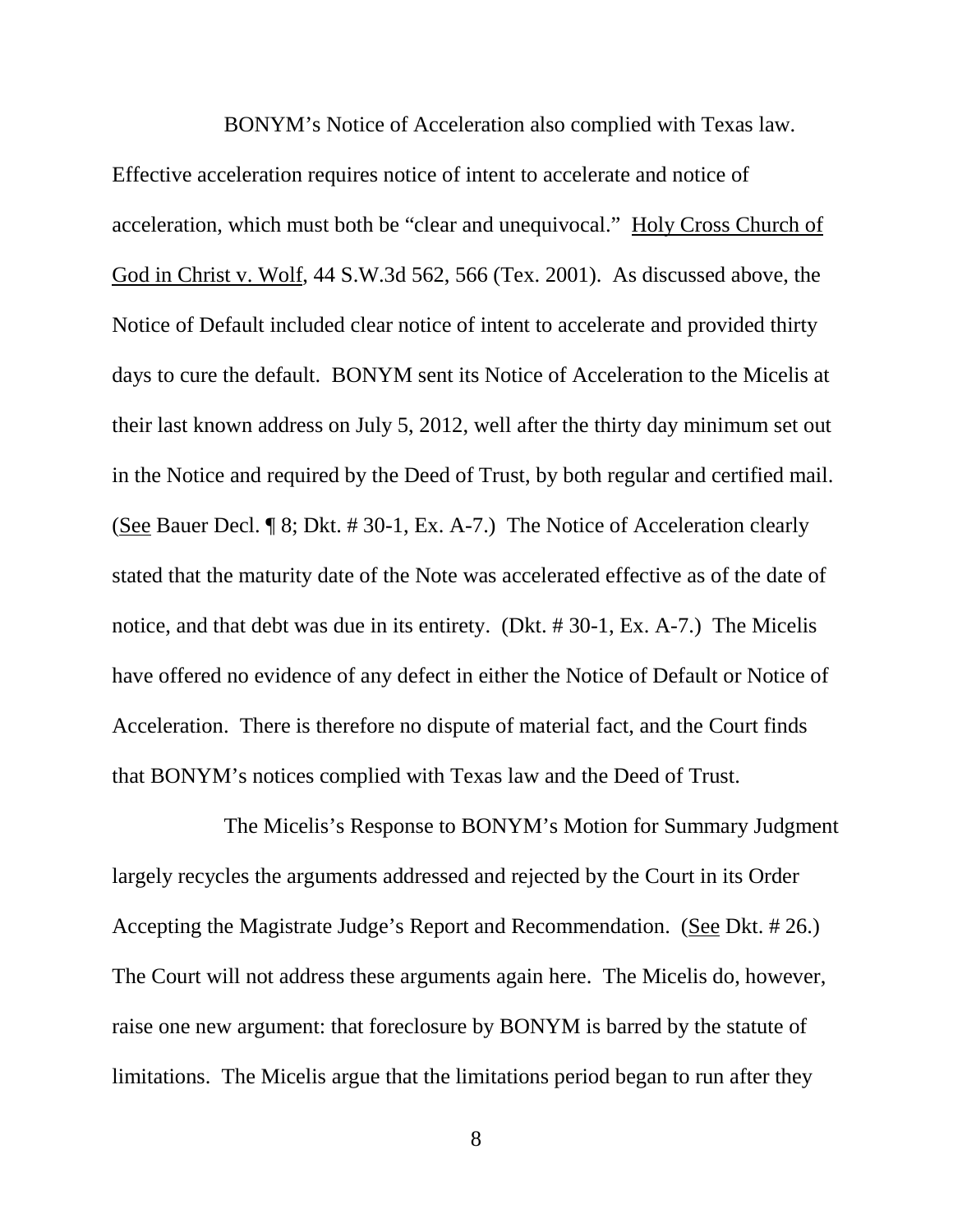received a Notice of Acceleration in 2008, and as a result BONYM's claim for foreclosure is barred by the statute of limitations set forth in Texas Civil Practice & Remedies Code § 16.035(a). (Dkt. # 33 ¶ 47.)

 Federal Rule of Civil Procedure 8 provides that, in responding to a pleading, a party must affirmatively state any avoidance or affirmative defense. Fed. R. Civ. P. 8(c)(1). Failure to timely plead an affirmative defense may result in waiver and the exclusion of the defense from the case. LSREF2 Baron, L.L.C. v. Tauch, 751 F.3d 394, 398 (5th Cir. 2014). While a technical failure to comply precisely with Rule 8(c) is not fatal, the Court has discretion to determine whether the party against whom the defense was raised suffered prejudice or unfair surprise as a result of the delay. Id.

 A statute of limitations bar is an affirmative defense. Tex. R. Civ. P. 94; Arismendez v. Nightingale Home Health Care, Inc., 493 F.3d 602, 610 (5th Cir. 2007) ("In a diversity action such as this, substantive state law determines what constitutes an affirmative defense."). The Micelis were therefore required to assert their statute of limitations defense in responding to BONYM's counterclaim. The Micelis never filed an answer to BONYM's counterclaim, which BONYM filed in December 2013 (Dkt. # 4), and they did not raise the limitations defense until their Response to the instant Motion for Summary Judgment. (Dkt. # 33 ¶ 47.) The Micelis' assertion of the statute of limitations defense at this late date,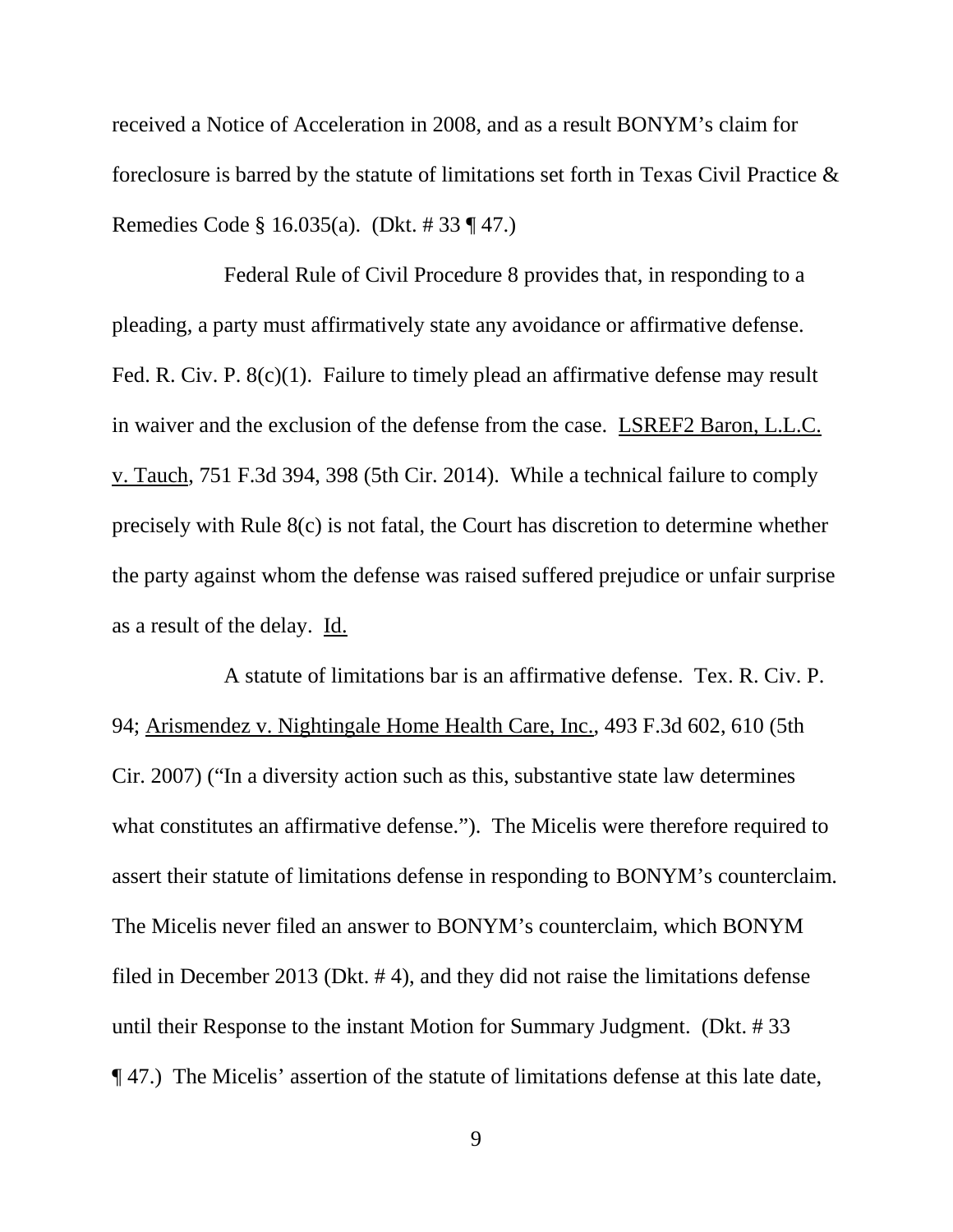well over a year after its responsive pleading was due and well after the period for discovery has expired, is the definition of unfair surprise, prejudices BONYM's ability to respond, and is certainly not made within "a pragmatically sufficient time." See Tauch, 751 F.3d at 398. The Micelis have thus waived their statute of limitations defense.

 The Court further notes that even if it allowed the Micelis to raise the statute of limitations defense, the defense would not bar BONYM's claim. Under Texas law, a person must bring suit for the recovery of real property under a real property lien or the foreclosure of a real property lien not later than four years after the day the cause of action accrues. Tex. Civ. Prac. & Rem. Code § 16.035(a). When the four year period expires, the lien and the power of sale become void. Holy Cross Church, 44 S.W.3d at 567. If a note or deed of trust contains an optional acceleration clause, the cause of action "accrues only when the holder actually exercises its option to accelerate." Id. at 566. Further, "[e]ven when a noteholder has accelerated a note upon default, the holder can abandon acceleration if the holder continues to accept payments without seeking the remedies available to it upon declared maturity." Id. at 566–67.

 Here, the Micelis argue that the cause of action accrued on April 28, 2008, based on their receipt of a Notice of Acceleration by Countrywide Home Loans, Inc. It is undisputed, however, that the Micelis executed a Loan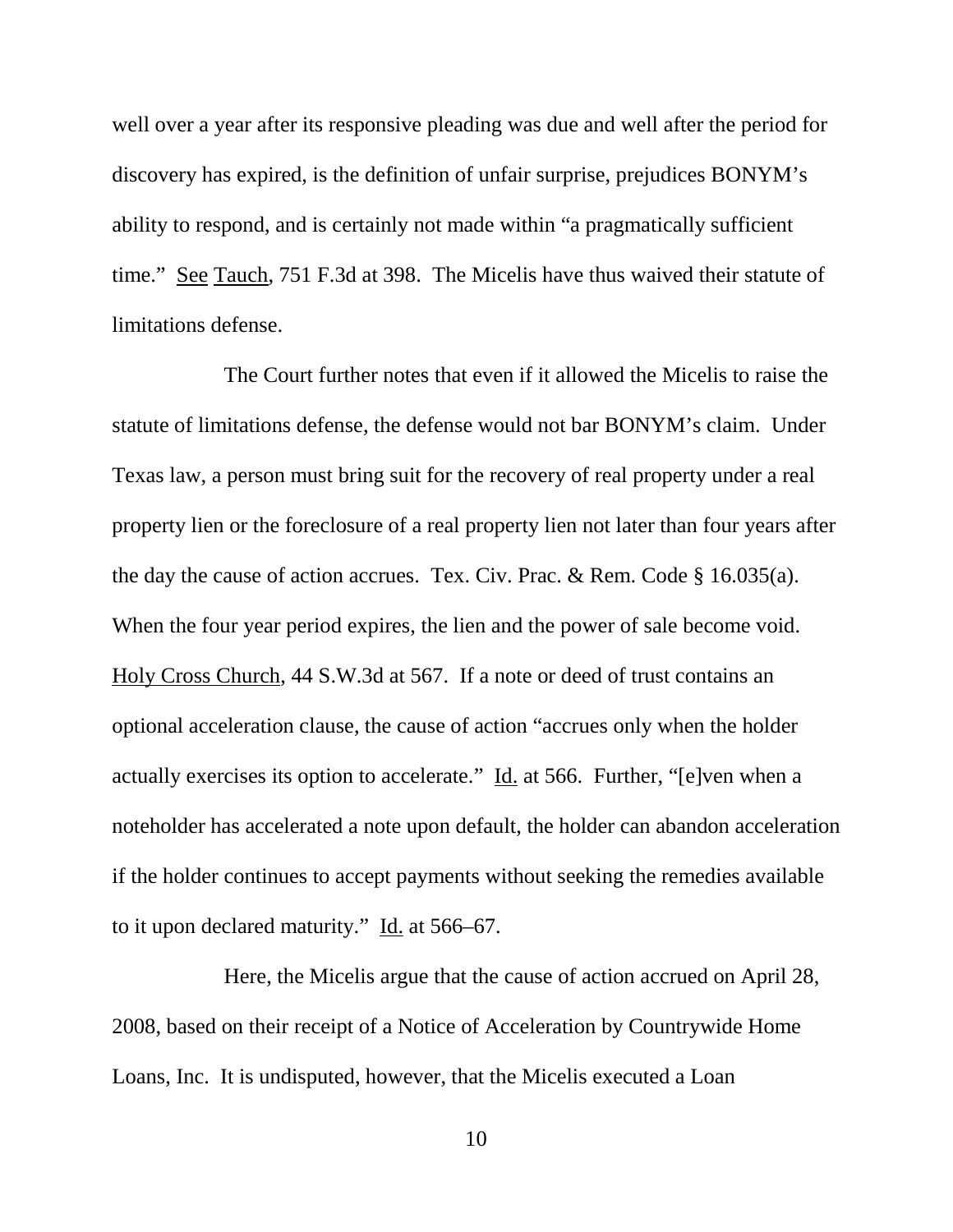Modification Agreement on June 16, 2008, and that BONYM continued to accept payments from the Micelis through March 2010 that were less than the full amount of the debt. (See Bauer Decl. ¶ 5; Dkt. # 30-1, Ex. A-4; Dkt. # 30-1, Ex. A-5 at 4.) As a result, the 2008 acceleration was abandoned, and the loan was not accelerated again until the BONYM sent the July 5, 2012 Notice of Acceleration. The cause of action therefore did not accrue until July 5, 2012. BONYM filed its Counterclaim on December 4, 2014, well within the four year statute of limitations to enforce its lien, and BONYM's ability to enforce its lien interest on the Property would not be barred even if the Micelis had properly raised their statute of limitations.

 The Court finds that there is no genuine dispute of material fact as to BONYM's claim for foreclosure under the Deed of Trust, and that BONYM has satisfied all of the legal and contractual requirements for foreclosure on the Property. BONYM is therefore entitled to judgment as a matter of law on its counterclaim for foreclosure under the Deed of Trust, and is entitled to sell the Property subject to the requirements of Section 51.002 of the Texas Property Code.

### II. BONYM's Claim for Attorneys' Fees

 BONYM also seeks to recover the attorneys' fees spent to defend its rights under the Deed of Trust. "Attorneys' fees are recoverable from an opposing party only as authorized by statute or by contract between the parties." Brainard v. Trinity Universal Ins. Co., 216 S.W.3d 809, 817 (Tex. 2006). While the mortgagor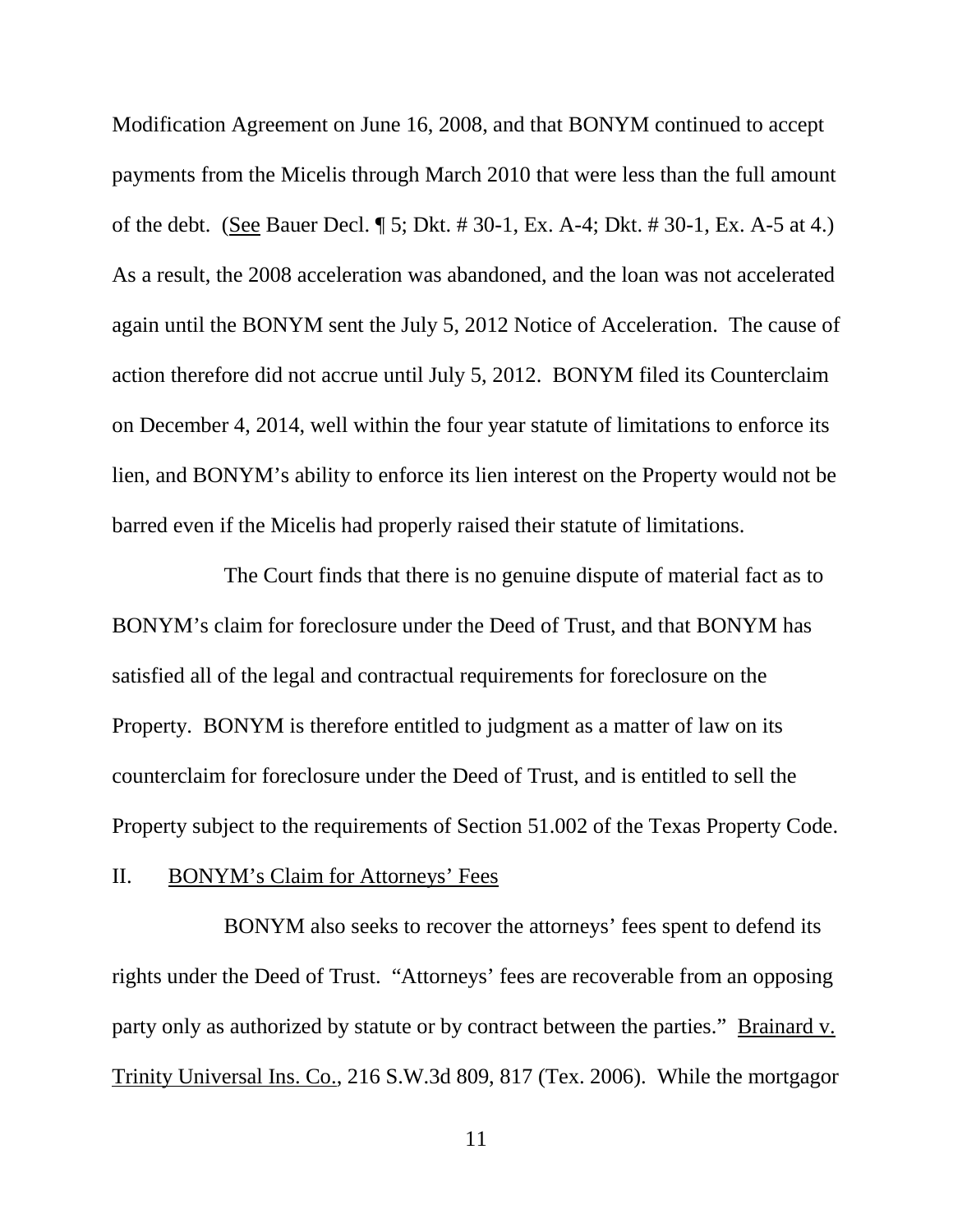is not personally liable for attorneys' fees under Section  $50(a)(6)(C)$  of the Texas Constitution, the mortgagee may recover its attorneys' fees, if permitted under the relevant contract, against the mortgaged property after a foreclosure sale. See In re

Mullin, 433 B.R. 1, 17 (Bankr. S.D. Tex. 2010).

 When a party seeks attorneys' fees, it must prove both the amount of the fees and the reasonableness of the fees, subject to court inquiry. See Kan v. OneWest Bank, FSB, 823 F. Supp. 2d 464, 471 (W.D. Tex. 2011). Factors considered in determining the amount of reasonable attorneys' fees include:

(1) the time and labor required, the novelty and difficulty of the questions involved, and the skill required to perform the legal service properly; (2) the likelihood . . . that the acceptance of employment precluded other employment by the lawyer; (3) the fee customarily charged in the locality for similar legal services; (4) the amount involved and the results obtained; (5) the time limitations imposed by the client or by the circumstances; (6) the nature and length of the professional relationship with the client; (7) the experience, reputation, and ability of the lawyer performing the services; and (8) whether the fee is fixed or contingent on results obtained or uncertainty of collection before the legal services have been rendered.

Petrohawk Props., L.P. v. Jones, 455 S.W.3d 753, 784 (Tex. App. 2015) (citing

Arthur Anderson & Co. v. Perry Equip. Corp., 945 S.W.2d 812, 815 (Tex. 1997).

Here, the Deed of Trust states as follows:

Insofar as allowed by Section  $50(a)(6)$ , Article XVI of the Texas Constitution, Lender shall be entitled to collect all expenses incurred in pursuing the remedies provided in this Section 21, including, but not limited to, court costs, reasonable attorneys' fees and costs of title evidence.